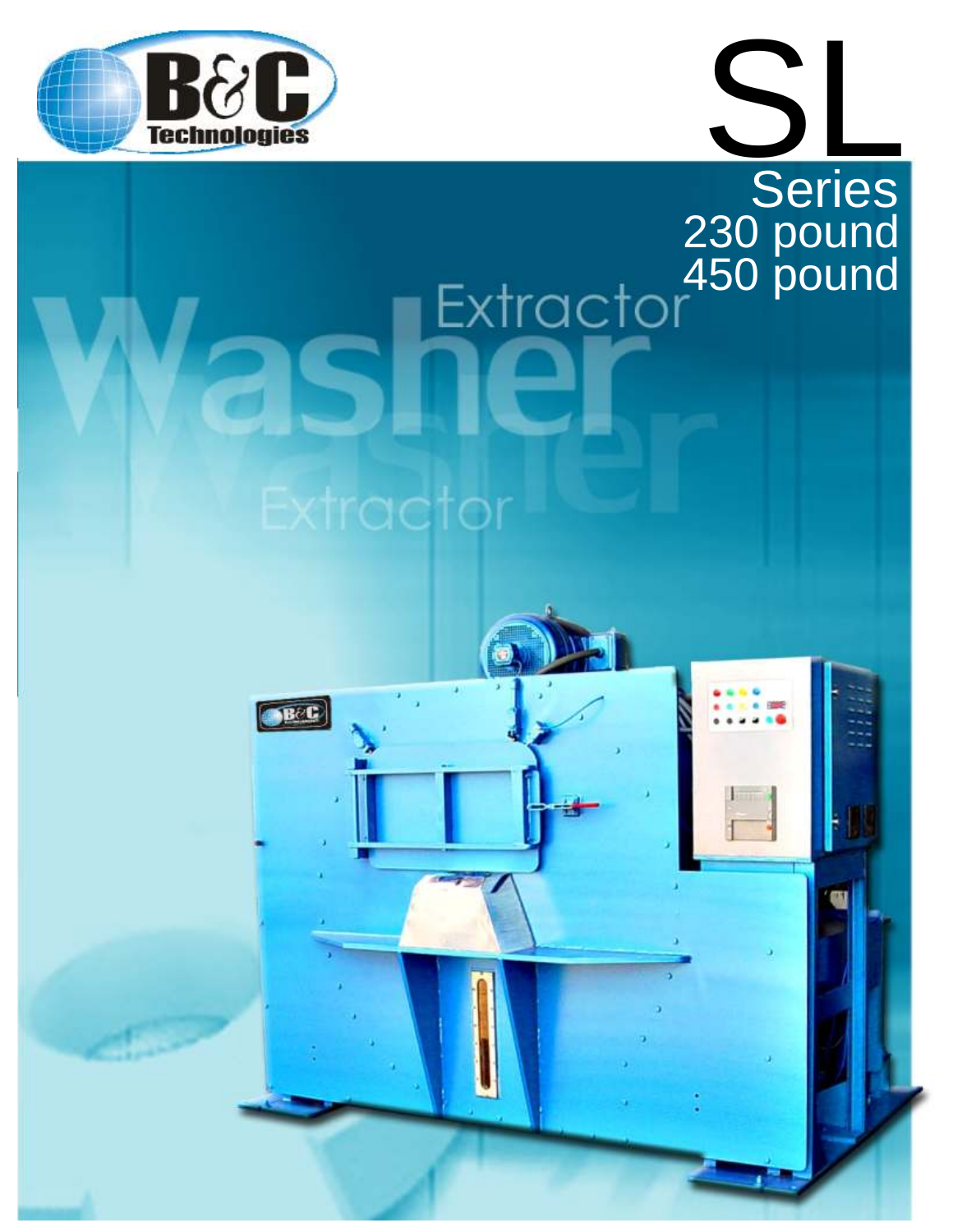### **SL Series - SOFTMOUNT**

#### **SL Series - Softmount Economical Split Pocket Washer-Extractors for Large On-Premises, Commercial and Industrial Laundries including Resort Hospitality, Health Care and Correctional Facilities**

#### **Industrial Reliability, Simplicity and Performance at an Exceptional Value**

The split pocket SL series is a freestanding traditional machine for those installations that require reliability and dependability at a low cost of investment. This rugged end loader is suitable for correctional institution and military installations, including hospitality and health care installations where manpower is readily available. Compact design saves space as this series of machines use less space per pound of washing than other machine of like capacity. Genuine features, such as simple drive and heavy-duty suspension system make this machine model one of the most durable machines in the market.



#### **Powerful Advanced Computer Control Center**

The advanced EL 6 electronic control center is easy to use and has the features needed for maximum productivity and lowest cost of operation. The microprocessor controls the temperatures, water levels, speeds and maintenance intervals. A thermal cool down is programmable that will ensure optimal performance for any garments that require special wrinkle control and other special treatments. It can be programmed both individual and with a PC. It can also be used with a memory card that significantly simplifies the programming at installation. The EL 6 can be programmed to display in five languages and keep track of operation times, number of cycles and maintenance. It has features for programming any wash activity to meet today and tomorrow's demand for water treatment of textile fiber and garments. It is the most flexible control yet developed for the stand-alone commercial and industrial washers in the industry and has proven track record for reliability.



#### **Optional Card Programmer Control**

An optional card programmer system is available for those preferring card controllers for simplicity. A card controller is easy to operate, flexible and easy to maintain. It allows for a number of programming combinations that will reduce operation cost and maintenance.





#### **Heavy Duty Cylinder**

The highest quality materials and rugged cylinder design with spherical roller bearings make this a truly heavy-duty machine. The cylinder and doors are made of 304 (18/8) stainless steel. The outer doors are provided with a safe and strong door interlock that prevents opening of the doors while the machine is in operation. A manual jogging system to positioning the cylinder in line with the outer doors is standard. An automatic jogging system is optional.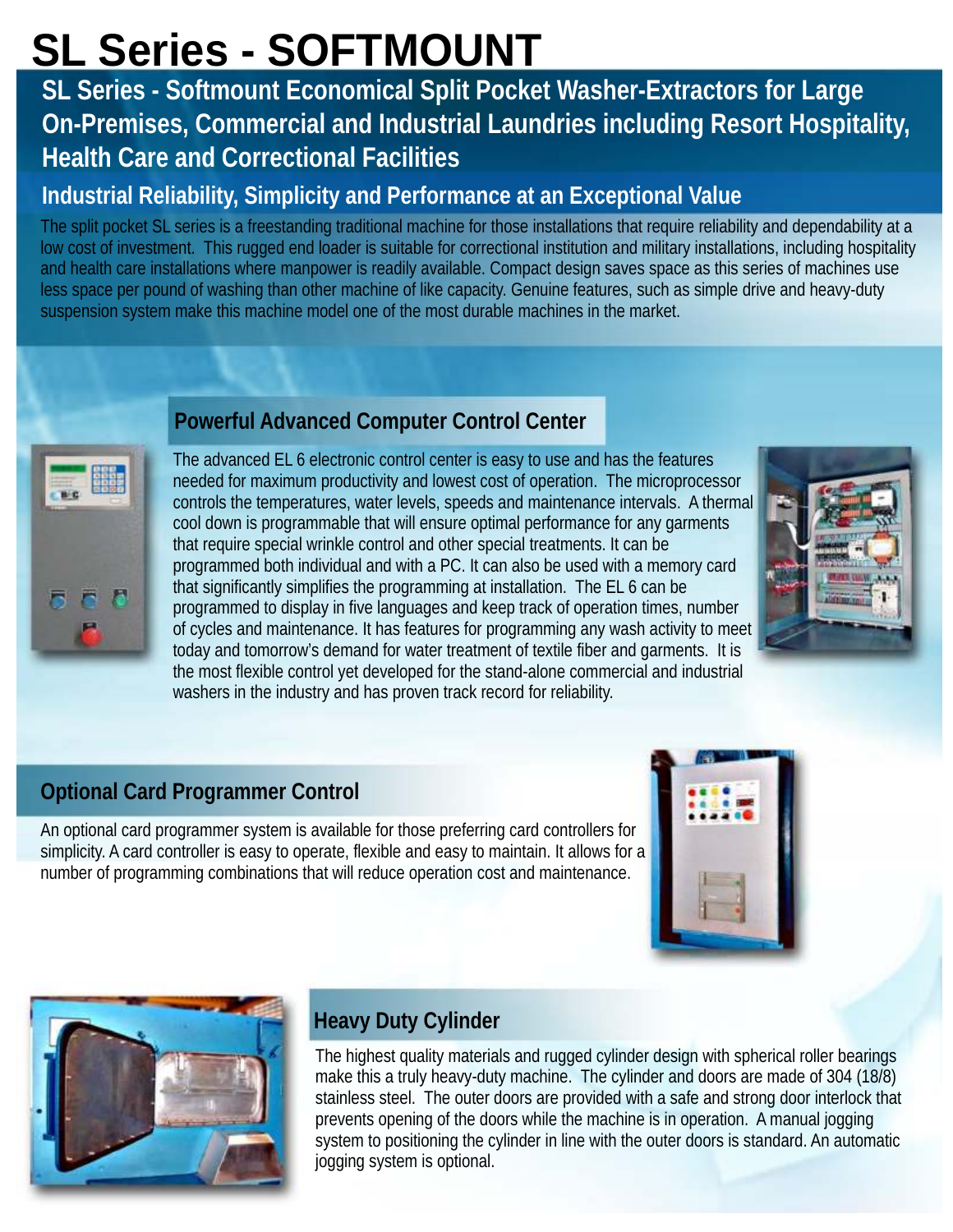### **Split Pocket Industrial Economy Washer-Extractors**

#### **Supply Dispenser and External Liquid Supply Connection**

A five (5) compartments dispenser for both liquid and powder detergents is standard. The dispenser is mounted on the left side of the machine at a convenient height for easy reach. The dispenser is flushed automatically during the wash cycle. All machines come standard with six (6) supply signals and liquid connections.





#### **Robust Energy Efficient Drive**

The machine is provided with a single totally enclosed standard motor that is controlled electronically by a variable frequency drive. This makes the machine control simple and very flexible. The inverter reduces the peak energy demands, saving energy, and lowers the inrush current. It is also a watchdog for the motor, protecting it against overload and over voltage. The single motor drive and inverter eliminate clutches, gear reduces, and idlers, plus reduces the use of electromechanical components such as contractors and relays. It provides a powerful yet simple drive alternative that is more economical than multi motor drives. The inverter makes it possible to achieve high extract speeds that achieve significant energy and time saving in the drying process. A multi motor drive is optional.

#### **Single Motor Drive**

The single motor is controlled by a variable frequency drive. The drive reduces the peak demands and saves energy. It is also a watch dog for the motor to protect it from overload and over voltage. The single motor drive eliminates clutches, gear reducers and idlers. The drive also monitors the out of balance load in the machine and many other parameters.





#### **Multiple-Motor Drive**

Separated motors are used for washing, balancing speed, and low and high speed extraction. This reduces the peak load on each motor and allows use of smaller motors that require less electrical power. Self-adjusting, self-aligning clutch requires no field adjustment.



Heavy-duty coil springs and shock absorbers result in suspension system that absorbs even severe out-of-balance load vibrations. Out-of-balance switch automatically stops the machine in case of the out-of-balance load. The machine can be installed on any floor strong enough to support the static weight of the fully loaded machine. Air cushion suspension is also available.